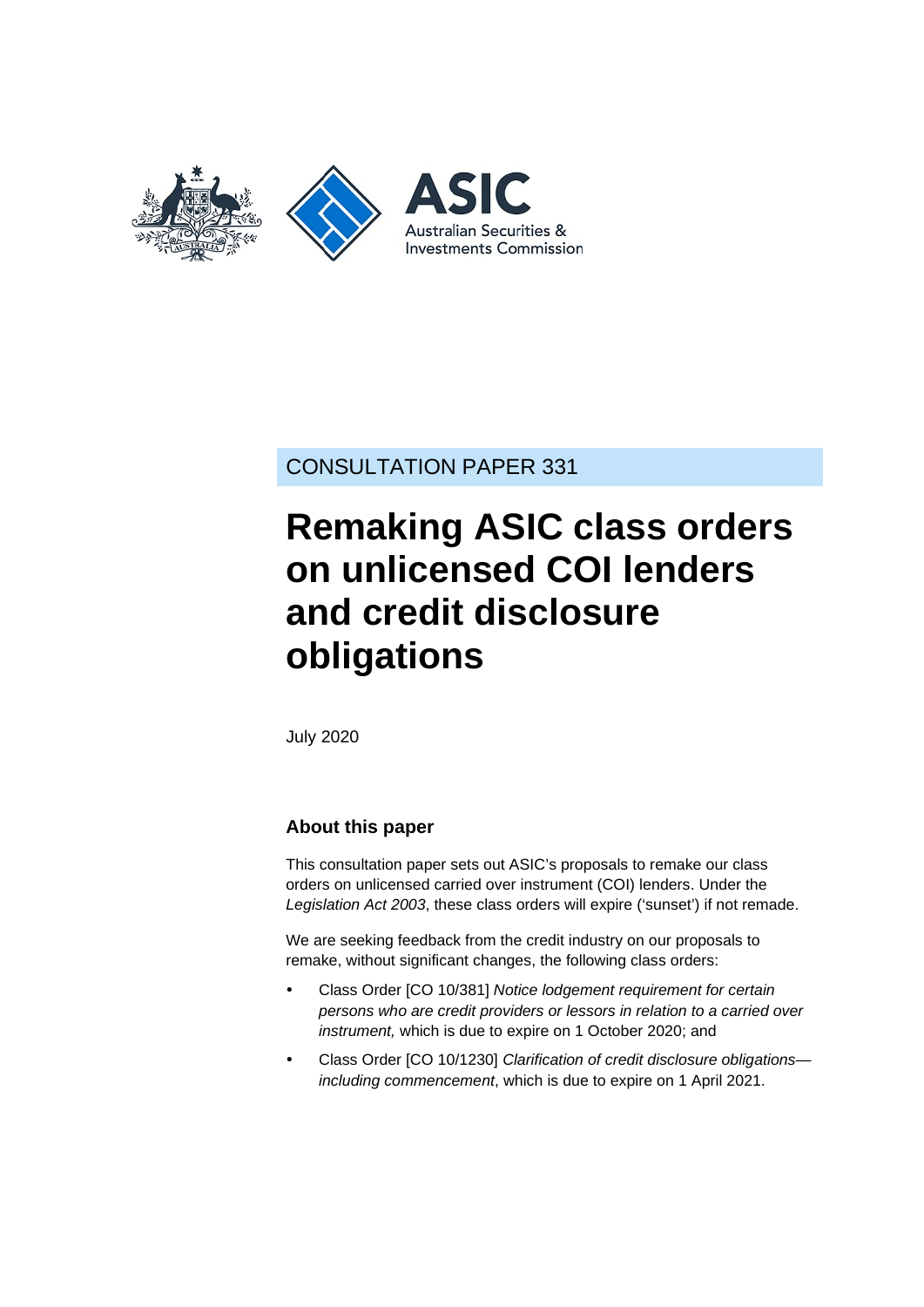#### **About ASIC regulatory documents**

In administering legislation ASIC issues the following types of regulatory documents.

**Consultation papers**: seek feedback from stakeholders on matters ASIC is considering, such as proposed relief or proposed regulatory guidance.

**Regulatory guides**: give guidance to regulated entities by:

- explaining when and how ASIC will exercise specific powers under legislation (primarily the Corporations Act)
- explaining how ASIC interprets the law
- describing the principles underlying ASIC's approach
- giving practical guidance (e.g. describing the steps of a process such as applying for a licence or giving practical examples of how regulated entities may decide to meet their obligations).

**Information sheets**: provide concise guidance on a specific process or compliance issue or an overview of detailed guidance.

**Reports**: describe ASIC compliance or relief activity or the results of a research project.

### **Document history**

This paper was issued on 29 July 2020 and is based on the Corporations Act as at the date of issue.

### **Disclaimer**

The proposals, explanations and examples in this paper do not constitute legal advice. They are also at a preliminary stage only. Our conclusions and views may change as a result of the comments we receive or as other circumstances change.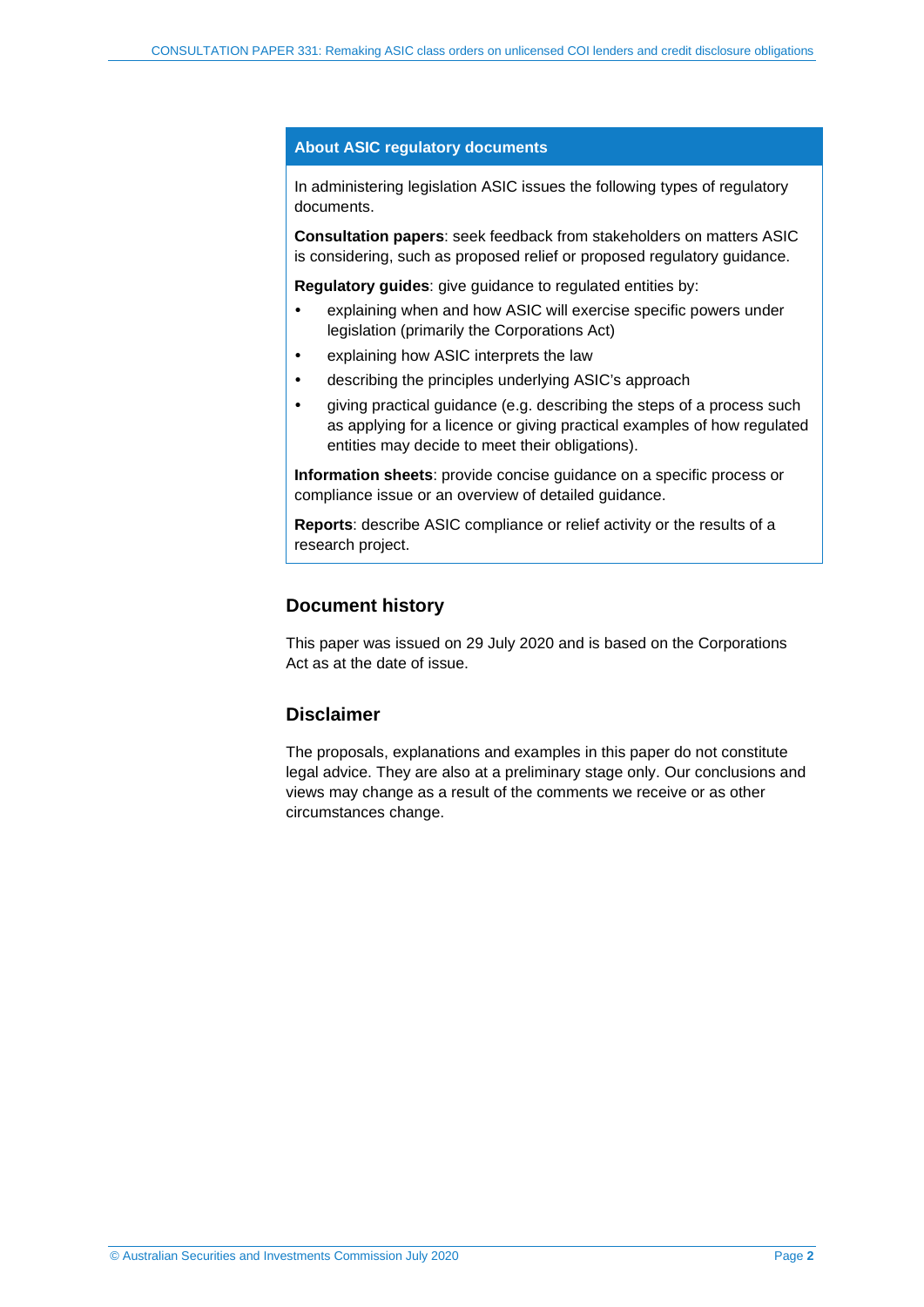## **Contents**

| A |                                                                                                                                          |  |  |
|---|------------------------------------------------------------------------------------------------------------------------------------------|--|--|
|   |                                                                                                                                          |  |  |
|   |                                                                                                                                          |  |  |
| в |                                                                                                                                          |  |  |
|   |                                                                                                                                          |  |  |
|   | Class Order [CO 10/381] Notice lodgement requirement for certain<br>persons who are credit providers or lessors in relation to a carried |  |  |
|   |                                                                                                                                          |  |  |
|   | Class Order [CO 10/1230] Clarification of credit disclosure                                                                              |  |  |
|   |                                                                                                                                          |  |  |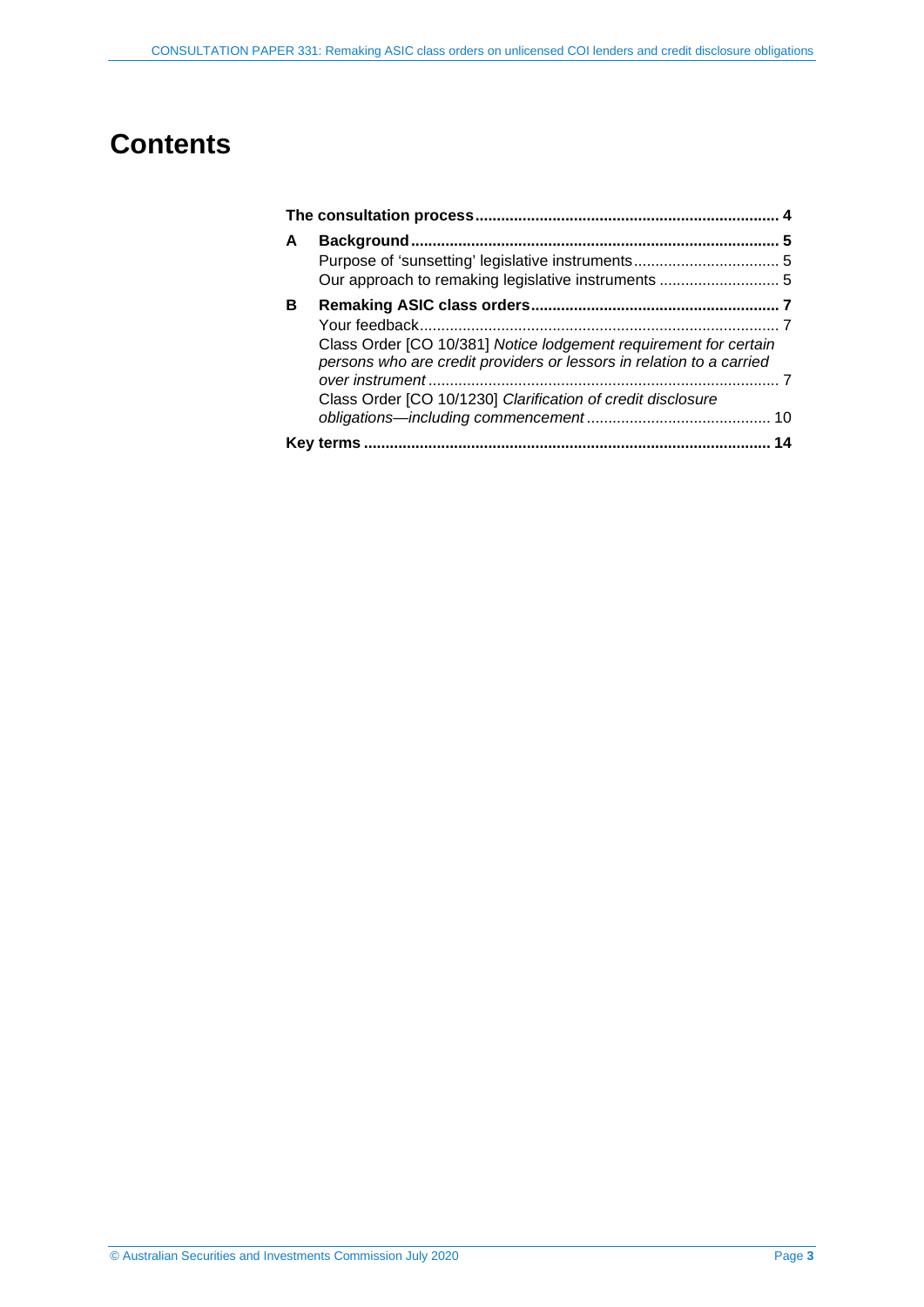## <span id="page-3-0"></span>**The consultation process**

## **Making a submission**

You may choose to remain anonymous or use an alias when making a submission. However, if you do remain anonymous we will not be able to contact you to discuss your submission should we need to.

Please note we will not treat your submission as confidential unless you specifically request that we treat the whole or part of it (such as any personal or financial information) as confidential.

Please refer to our privacy policy at [www.asic.gov.au/privacy](http://www.asic.gov.au/privacy) for more information about how we handle personal information, your rights to seek access to and correct personal information, and your right to complain about breaches of privacy by ASIC.

Comments should be sent by Thursday 20 August 2020 to:

Alex Hall Lawyer, Financial Services Group Australian Securities and Investments Commission Level 5, 144 Macquarie Street HOBART, TAS 7000 email: [alex.hall@asic.gov.au](mailto:alex.hall@asic.gov.au)

### **What will happen next?**

| Stage 1 | 29 July 2020                         | ASIC consultation paper released       |
|---------|--------------------------------------|----------------------------------------|
| Stage 2 | 20 August 2020                       | Comments due on the consultation paper |
| Stage 3 | September 2020-<br><b>March 2021</b> | Commencement of remade instruments     |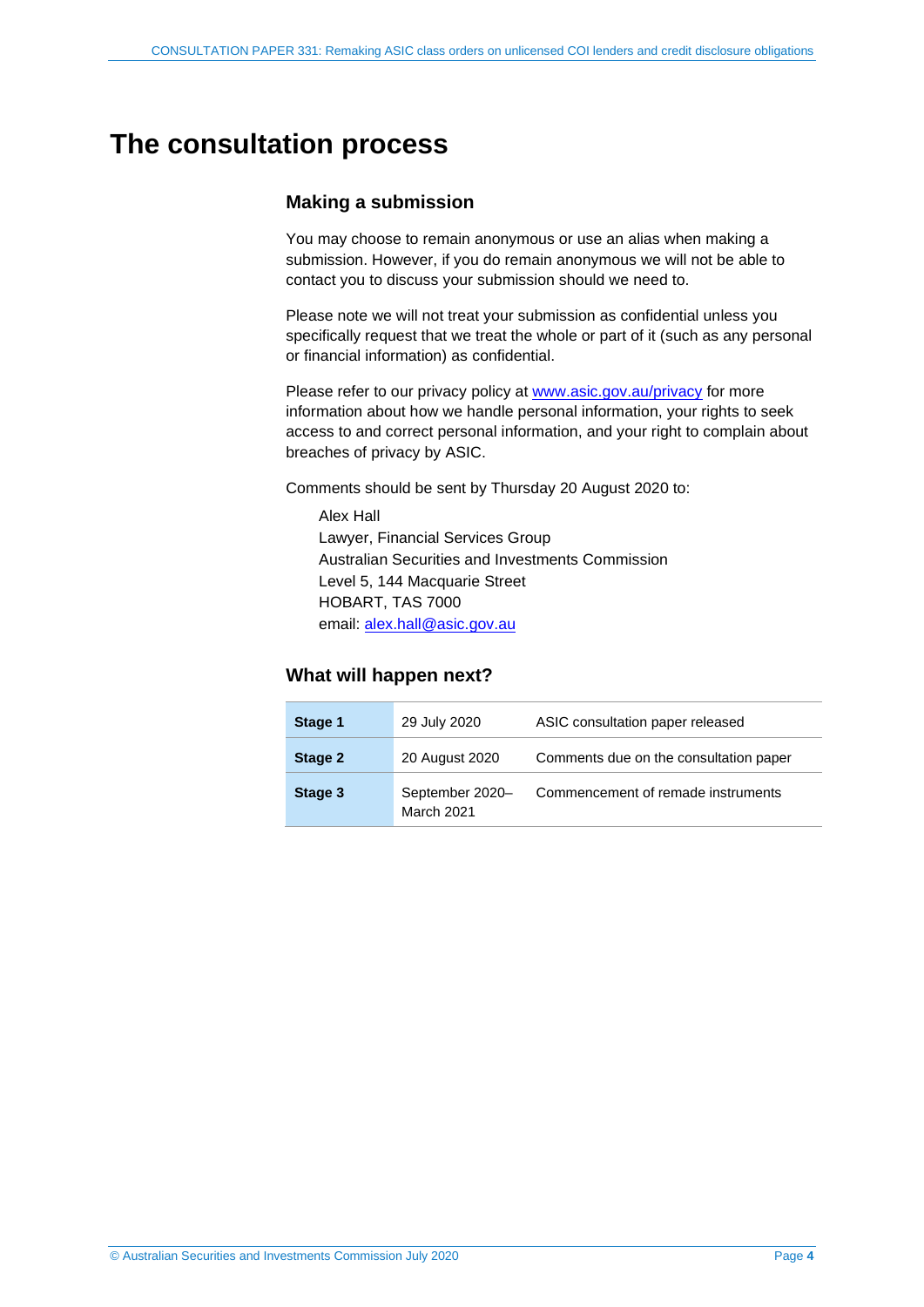## <span id="page-4-0"></span>**A Background**

#### **Key points**

Legislative instruments, such as class orders, are repealed automatically, or 'sunset', after 10 years, unless action is taken to preserve them. We will consult on all sunsetting legislative instruments that have more than a minor or machinery regulatory impact.

## <span id="page-4-1"></span>**Purpose of 'sunsetting' legislative instruments**

- 1 Under the *Legislation Act 2003* (Legislation Act), legislative instruments cease automatically, or 'sunset', after 10 years, unless action is taken to preserve them. Section 50(1) repeals a legislative instrument on either 1 April or 1 October—whichever date occurs first on or after the tenth anniversary of its registration on the Federal Register of Legislation. Repeal does not undo the past effect of the instrument.
- 2 To preserve its effect, a legislative instrument, such as a class order, must be remade before the sunset date. The purpose of sunsetting is to ensure that instruments are kept up to date and only remain in force while they are fit for purpose, necessary and relevant.

## <span id="page-4-2"></span>**Our approach to remaking legislative instruments**

3 If it is necessary to remake a legislative instrument, our focus is on making it clear and user friendly. We will also, where possible, simplify and rationalise its content and conditions. For example, we will remove or reduce an obligation or burden in a legislative instrument if we are able to do so without undermining ASIC's vision of a fair, strong and efficient financial system for all Australians.

- 4 We will consult affected stakeholders on all ASIC legislative instruments that have more than a minor or machinery regulatory impact, and are subject to sunsetting, to ensure that:
	- (a) we carefully consider the continuing regulatory and financial impact of the instrument; and
	- (b) the instrument retains its effectiveness in addressing an identified issue or problem.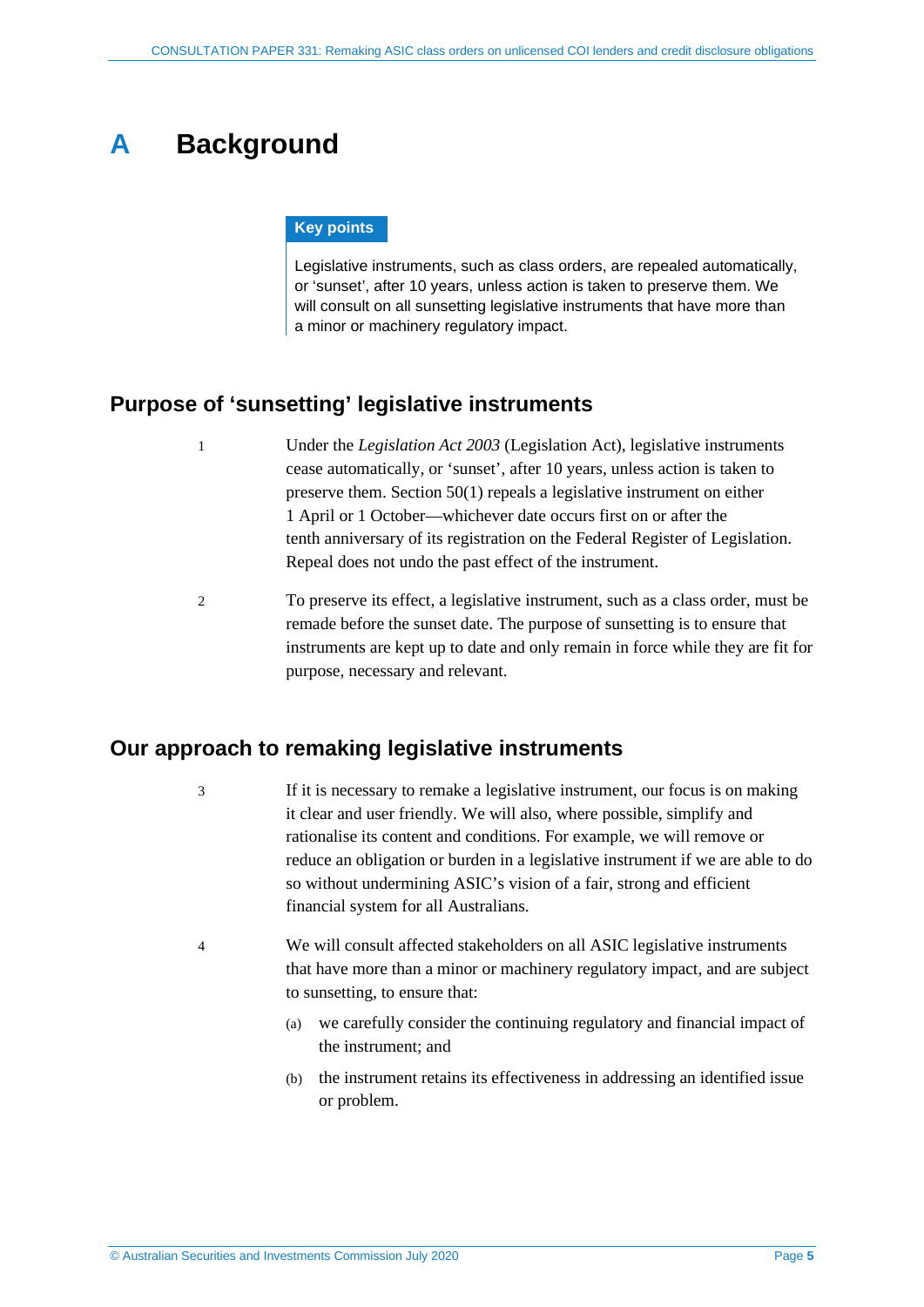- 5 Generally, a Regulation Impact Statement (RIS) is required for new and amended policy that has a significant regulatory impact: see *[Australian](https://www.pmc.gov.au/resource-centre/regulation/australian-government-guide-regulatory-impact-analysis)  [Government guide to regulatory impact analysis](https://www.pmc.gov.au/resource-centre/regulation/australian-government-guide-regulatory-impact-analysis)*. We will review, including following public consultation, all class orders that have a significant regulatory impact before the scheduled sunset date.
- 6 Where our review finds that a class order is not operating effectively and efficiently, we will undertake regulatory impact analysis to assess our proposed changes to the class order. Where the class order is operating effectively and efficiently, we will remake the instrument without substantive changes and without preparing a RIS.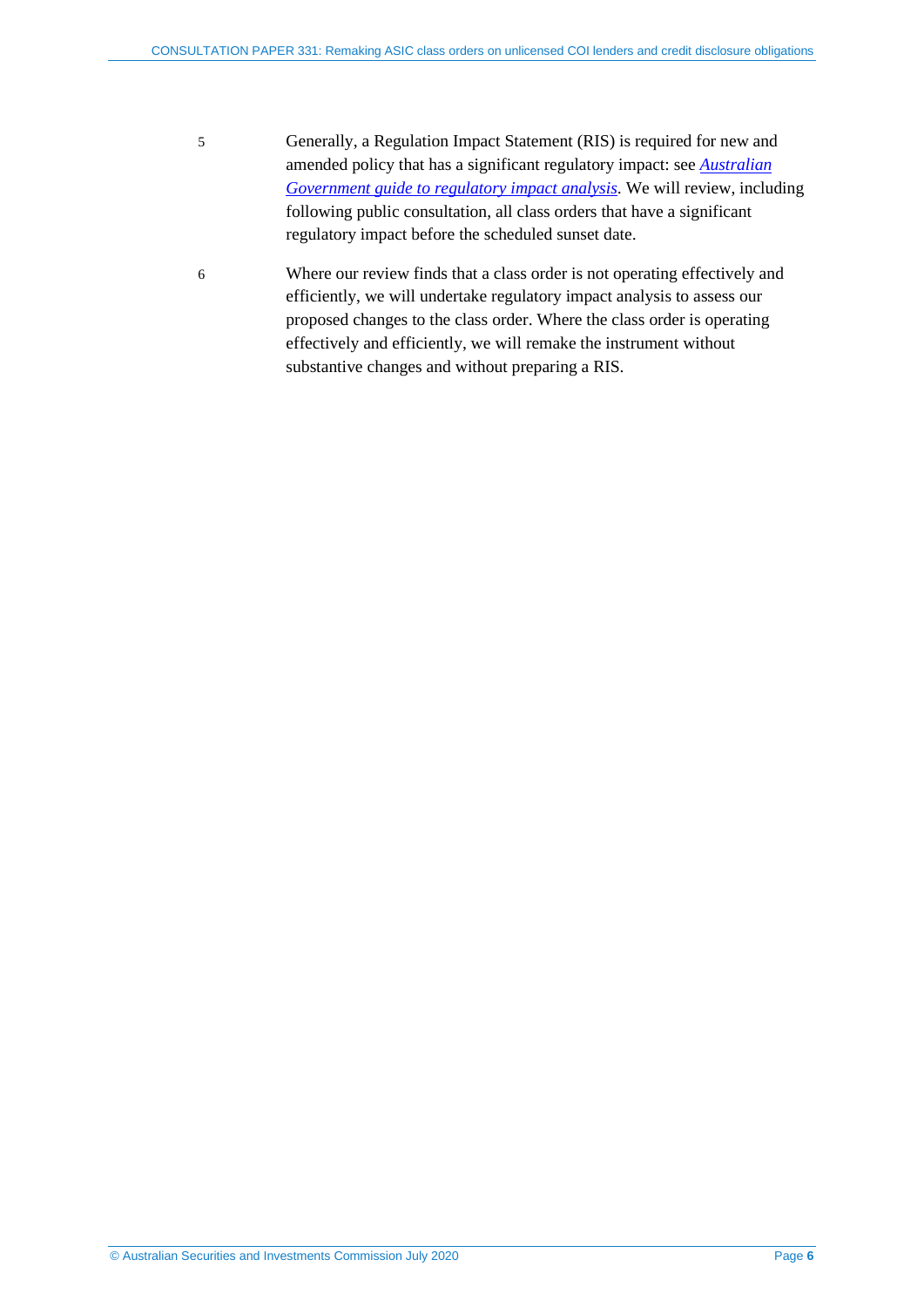## <span id="page-6-0"></span>**B Remaking ASIC class orders**

#### **Key points**

We are proposing to remake:

- Class Order [CO 10/381] *Notice lodgement requirement for certain persons who are credit providers or lessors in relation to a carried over instrument*, which would sunset on 1 October 2020 (if not exempt under s54(1) of the Legislation Act); and
- Class Order [CO 10/1230] *Clarification of credit disclosure obligations including commencement*, which sunsets on 1 April 2021.

We have formed the preliminary view that these class orders are operating effectively and efficiently, and continue to form a necessary and useful part of the legislative framework.

Each class order will be redrafted using ASIC's current style and format, while preserving the current effect of the instrument. The new ASIC instruments will reflect the minor amendments proposed in this paper and will largely replicate class orders [CO 10/381] and [CO 10/1230], which can be found at [www.legislation.gov.au](http://www.legislation.gov.au/) by clicking on the following links: [CO [10/381\]](https://www.legislation.gov.au/Details/F2019C00078) and [\[CO 10/1230\].](https://www.legislation.gov.au/Details/F2011C00309)

## <span id="page-6-1"></span>**Your feedback**

7 You are invited to comment on any of our proposals to remake the ASIC class orders in this section, including whether the class orders are currently operating effectively and efficiently. These proposals are only an indication of the approach we may take and are not our final policy.

## <span id="page-6-2"></span>**Class Order [CO 10/381]** *Notice lodgement requirement for certain persons who are credit providers or lessors in relation to a carried over instrument*

## **Background**

8 The purpose of [CO 10/381] was to give effect to the intention of item 39A of Sch 2 to the *National Consumer Credit Protection (Transitional and Consequential Provisions) Act 2009* (Transitional Act) that unlicensed carried over instrument (COI) lenders give certain information to ASIC.

#### **The regime for carried over instruments**

- <span id="page-6-3"></span>
- 9 A 'carried over instrument' is a credit contract or other instrument that was:
	- (a) made and in force immediately before 1 July 2010; and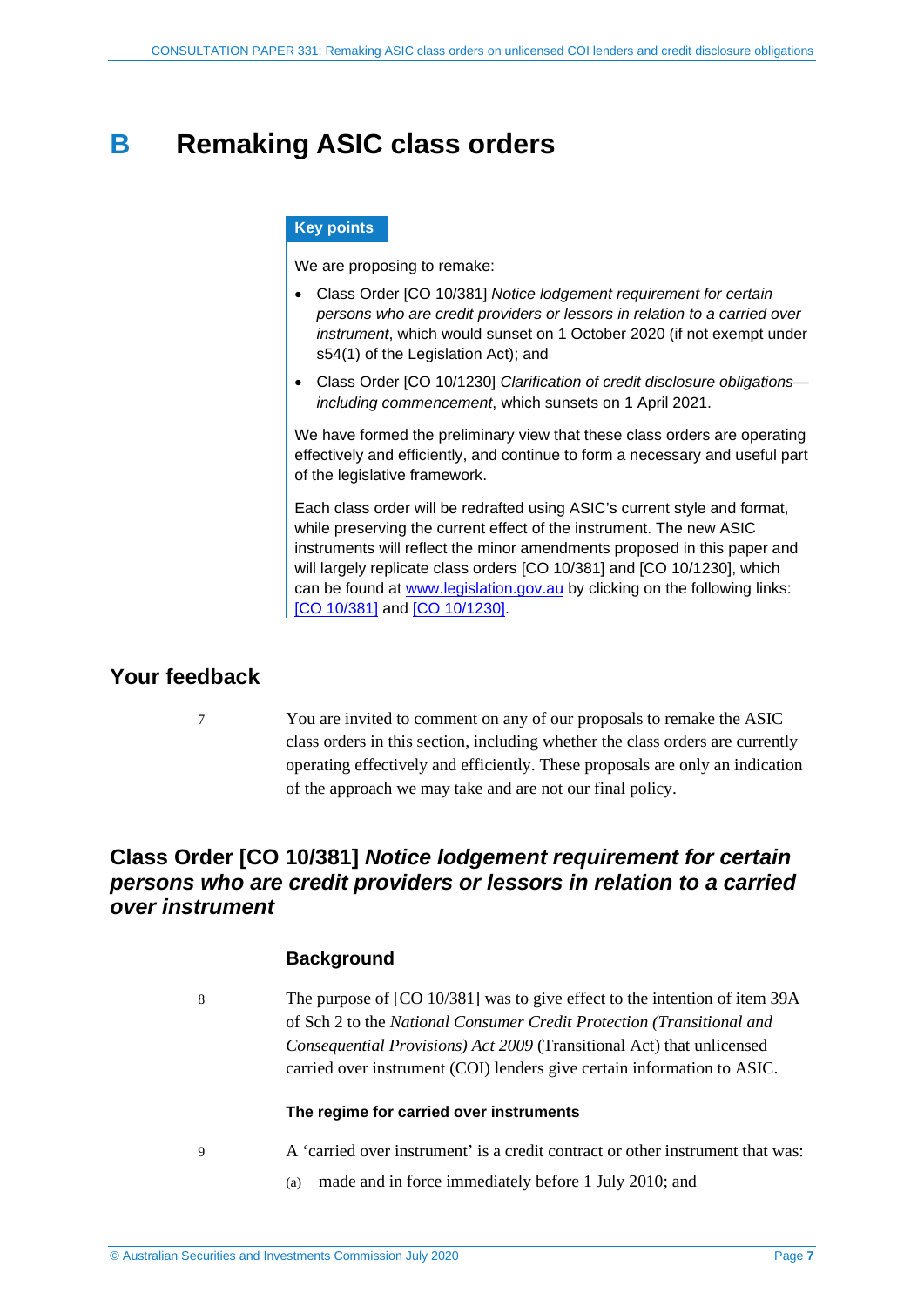(b) subject to the old Credit Code of a referring State or a Territory (the Uniform Consumer Credit Code) immediately before 1 July 2010.

Note: See s4 (definition of 'carried over instrument') of the Transitional Act.

- 10 After this time, the regime in the *National Consumer Credit Protection Act 2009* (National Credit Act) generally applies to consumer credit contracts in Australia.
- 11 There is a modified regulatory framework for COI lenders who are not writing any new business. This provides an alternative to holding an Australian credit licence for these businesses.
- 12 Credit providers or lessors who operate under this framework are known as 'unlicensed COI lenders'. The framework commenced on 24 May 2010.

Note: See Sch 2 to the National Consumer Credit Protection Regulations 2010 (National Credit Regulations), inserted by reg 25E of the National Consumer Credit Protection Amendment Regulations 2010 (No. 2), and Sch 2 to the Transitional Act.

13 The new framework included the requirement in item 39A of Sch 2 to the Transitional Act that lenders notify ASIC of their status as unlicensed COI lenders. [CO 10/381] was made in June 2010 to address problems with item 39A.

> Note: Item 39A of Sch 2 to the Transitional Act was notionally inserted by reg 16E of the National Consumer Credit Protection (Transitional and Consequential Provisions) Regulations 2010.

#### **The notification requirement**

- 14 Item 39A of Sch 2 to the Transitional Act was intended to introduce a requirement for lenders to lodge a form notifying ASIC that:
	- (a) they intended to become an unlicensed COI lender—if before 1 July 2010; or
	- (b) they had become an unlicensed COI lender—if after 1 July 2010.

Note: See [Form COI1](https://asic.gov.au/regulatory-resources/forms/forms-folder/coi1-notice-of-carried-over-instruments/) *Notice of carried over instruments*.

15 ASIC publishes and maintains a public register of unlicensed COI lenders under s213(2) of the National Credit Act. The register contains the information prescribed by reg 30A of the National Credit Regulations. It gives consumers access to information about who to contact if they have any problems with or complaints about their carried over instrument.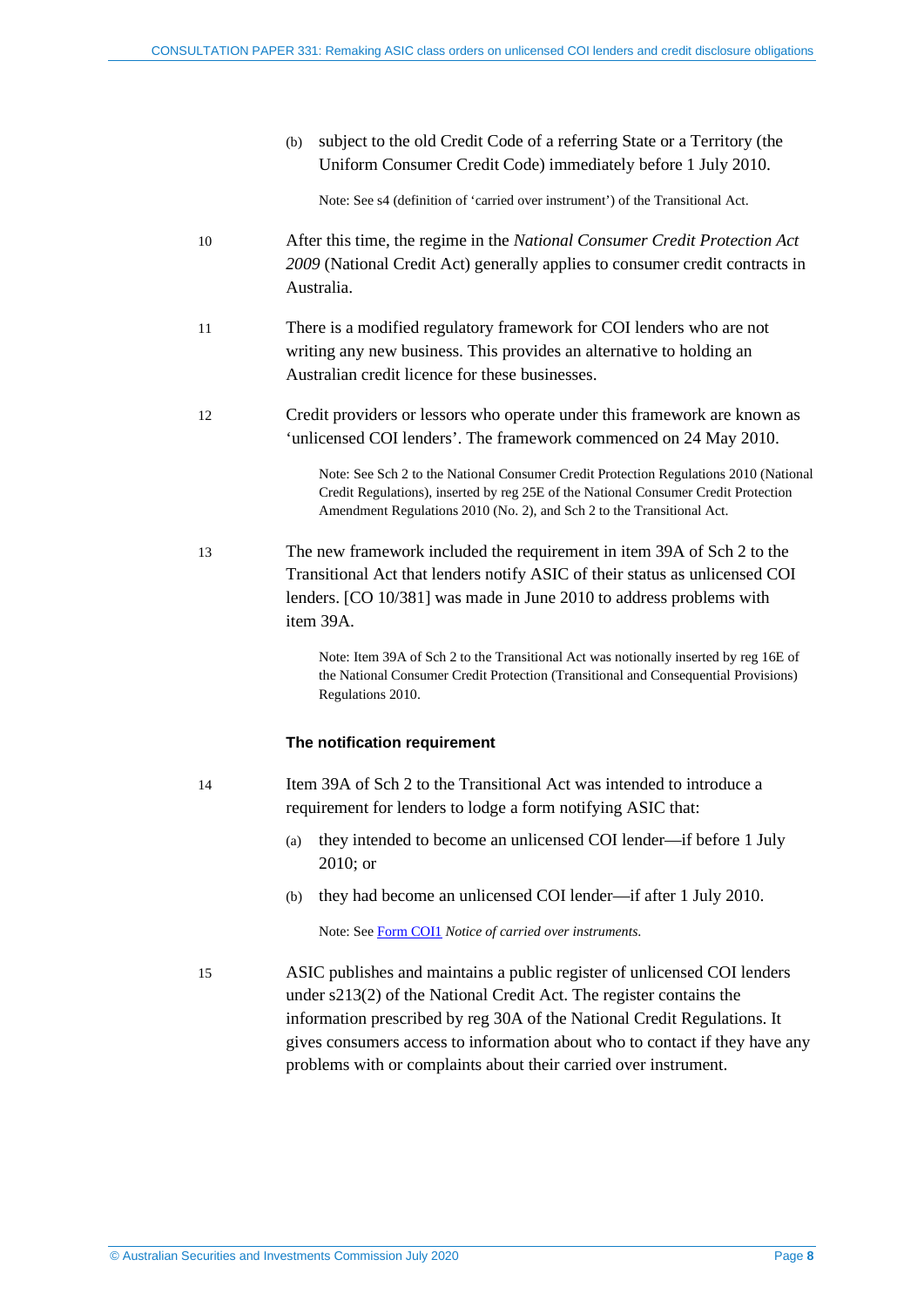#### **Effect of the class order**

- 16 The class order was required to fix two minor technical defects in the legislation which meant that the notification requirement did not apply as intended.
- 17 The first defect involved the requirement in item 39A that unlicensed COI lenders give certain information to ASIC between 24 May 2010 and 30 June 2010. The definition of 'unlicensed COI lender' meant that no party could be one until on or after 1 July 2010, so the notification requirement had no effect.
- 18 The second defect involved the intention that item 39A should apply to parties who became unlicensed COI lenders after 1 July 2010 (i.e. parties who sometime after 1 July 2010 ceased to be licensed but still had carried over instruments). Item 39A was not drafted broadly enough to capture these parties, as it only imposed the notification requirement from 24 May to 30 June 2010.
- 19 The first defect is no longer an issue after 1 July 2010. However, the second defect continues to be an issue, as there are still lenders who became unlicensed COI lenders after 1 July 2010.
- 20 In May 2020, there were 62 unlicensed COI lenders on ASIC's public register. Most of these notifications were made before 1 July 2010 or within the first two-and-a-half years after the regime was introduced. ASIC has not received any new notifications in 2020 but did receive five new notifications in the 2017, 2018 and 2019 calendar years (combined) under [CO 10/381].
- 21 We did not consult publicly during the making of this class order in 2010. This is because it was made during the period of implementation of the credit licensing regime and because it was only needed to fix a drafting error. We did consult Treasury to ensure that the class order reflected the intent behind item 39A of Sch 2 to the Transitional Act.
- 22 [CO 10/381] would be due to sunset on 1 October 2020. The Federal Register of Legislation lists it as exempt from sunsetting by s54(1) of the Legislation Act. However, there is some doubt about whether s54 applies to legislative instruments made under the credit legislation.
- 23 We are reviewing this class order because we consider it is good practice to review the need for old legislative instruments, and for the avoidance of doubt about its status.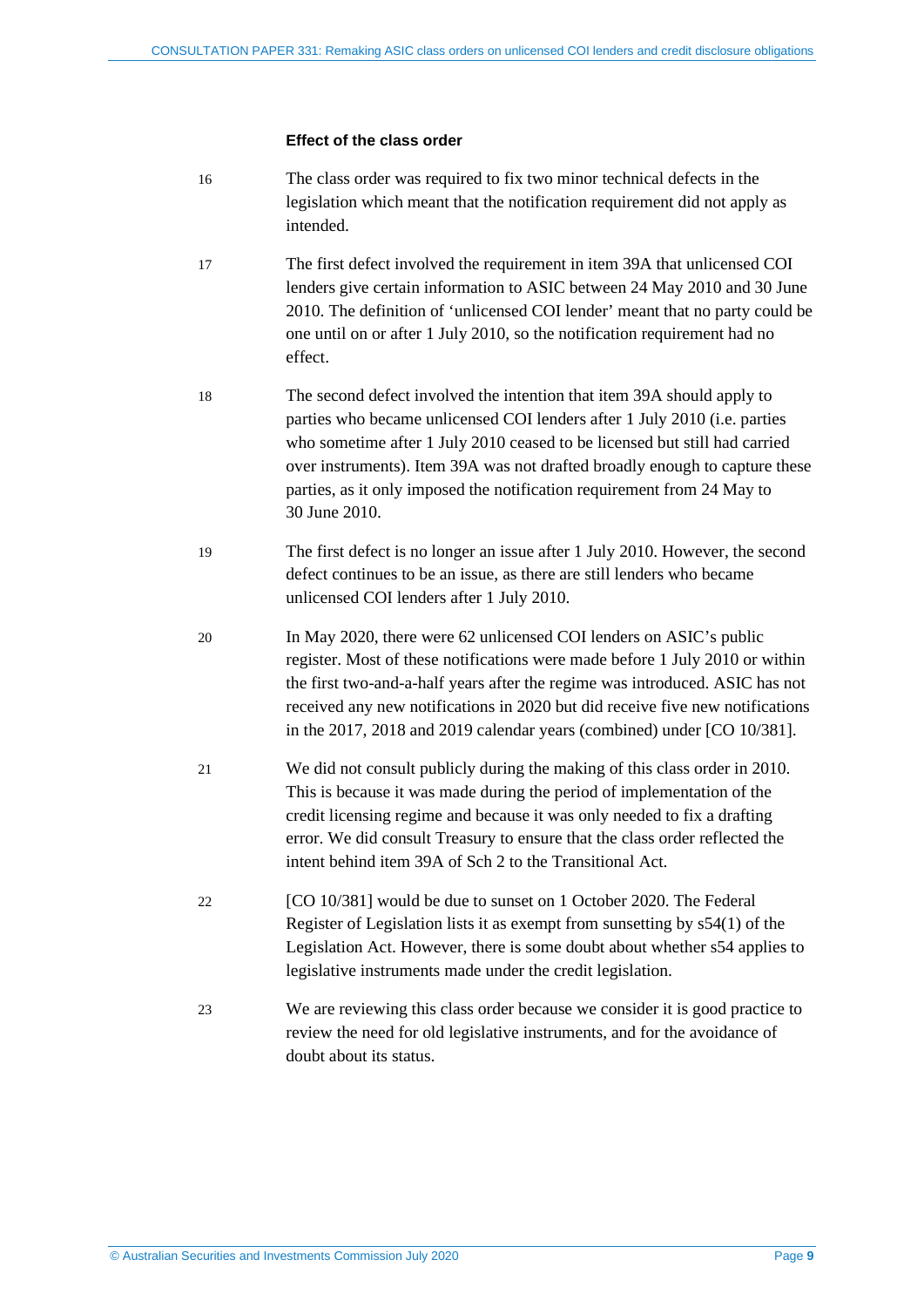## **Proposal**

**B1** To preserve its effect beyond the possible sunset date of 1 October 2020, we propose to continue the relief currently given by [CO 10/381] in a new legislative instrument that reflects current drafting practice, without any significant changes. You can access the current instrument at [www.legislation.gov.au](http://www.legislation.gov.au/) by clicking on the following direct link: [\[CO 10/381\].](https://www.legislation.gov.au/Details/F2019C00078)

The only changes proposed are to:

- (a) update the name of the legislative instrument;
- (b) reflect current drafting practice and update the format of the current document;
- (c) simplify the drafting to give greater clarity;
- (d) update legislative references and definitions; and
- (e) correct any minor drafting errors.

## **Rationale**

24 We have reached the preliminary view that [CO 10/381] is operating effectively and efficiently, and continues to form a necessary and useful part of the legislative framework. We are not aware of significant issues with the current operation of this class order.

## <span id="page-9-0"></span>**Class Order [CO 10/1230]** *Clarification of credit disclosure obligations—including commencement*

## **Background**

25 The purpose of [CO 10/1230] was to fix drafting errors that meant that regs 28L and 28N of the National Credit Regulations did not apply as intended.

#### **Clarifying the application of reg 28L**

- 26 Regulation 28L of the National Credit Regulations allows a licensee or its credit representatives to give specified disclosure documents to consumers electronically, provided certain conditions are met.
- 27 Regulation 28L was intended to apply to credit guides, proposal documents, quotes and other pre-contractual disclosure and information statements. However, reg 28L(1), which lists the provisions of the National Credit Act under which reg 28L is made, inadvertently refers to s18 of the National Credit Code (credit provider's contract document) and does not refer to s16 of the Code (pre-contractual disclosure). Consequently, reg 28L as drafted has no operation in relation to pre-contractual disclosure.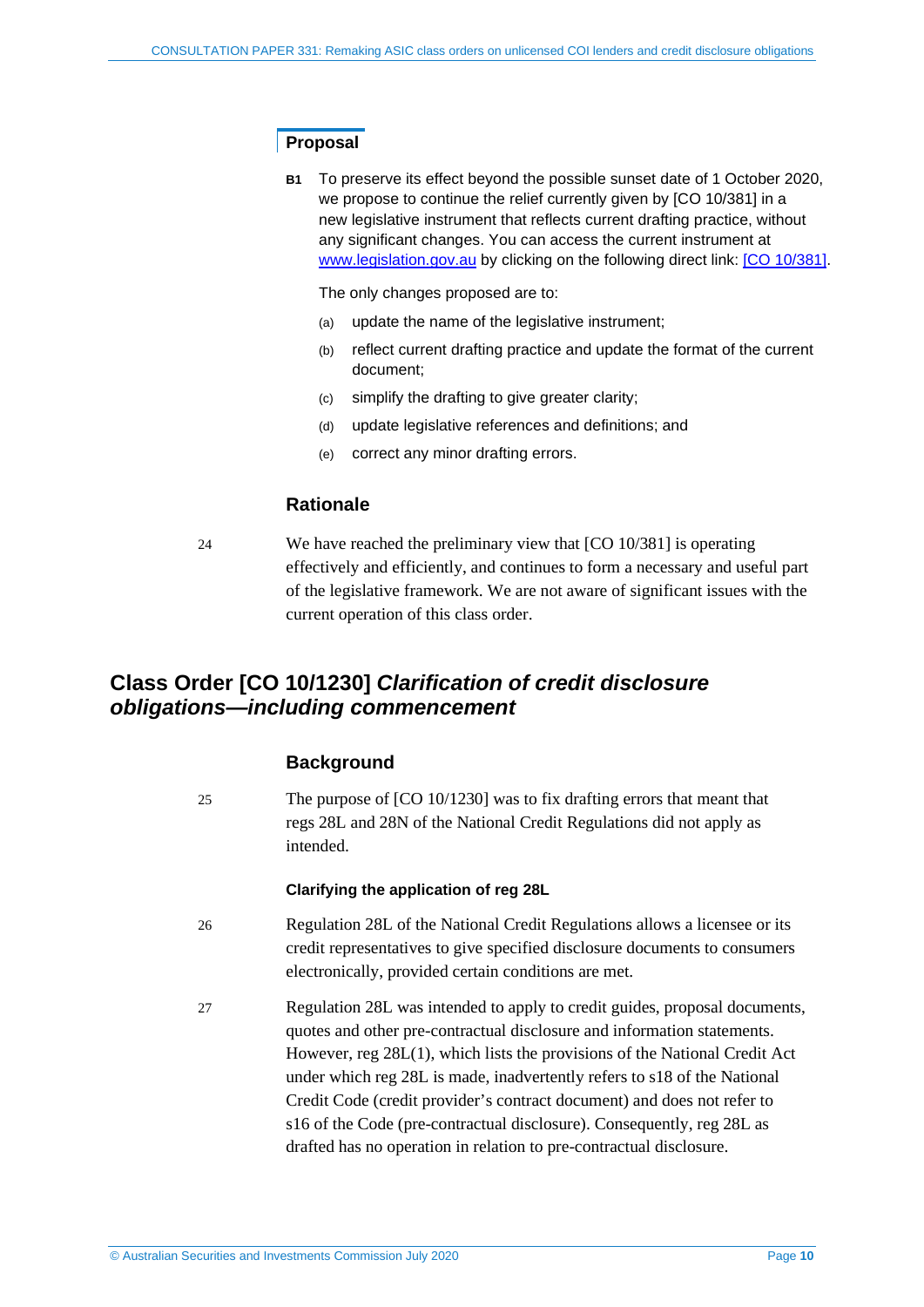#### **Effect of the class order on reg 28L**

| 28 | Paragraphs $4(a)$ and (b) of the declaration in the class order omit the<br>references to:                                                                                                                                                                                                                                                                                                                                                                                                        |  |  |
|----|---------------------------------------------------------------------------------------------------------------------------------------------------------------------------------------------------------------------------------------------------------------------------------------------------------------------------------------------------------------------------------------------------------------------------------------------------------------------------------------------------|--|--|
|    | pre-contractual disclosure in s16 of the National Credit Code-in the<br>(a)<br>definition of 'disclosure document' in reg 26 of the National Credit<br>Regulations; and                                                                                                                                                                                                                                                                                                                           |  |  |
|    | the 'credit provider's contract document'—in reg $28L(1)(m)$ of the<br>(b)<br>Regulations.                                                                                                                                                                                                                                                                                                                                                                                                        |  |  |
| 29 | The exemption in paragraphs 5 and 6 of the class order replicates reg 28L for<br>pre-contractual disclosure under s16 of the National Credit Code.                                                                                                                                                                                                                                                                                                                                                |  |  |
| 30 | One effect of the declaration and exemption is that a credit provider may give pre-<br>contractual disclosure in the same way it gives other disclosure documents under<br>reg 28L if it chooses to comply with the requirements in the class order.                                                                                                                                                                                                                                              |  |  |
|    | Note: Alternatively a credit provider can provide precontractual disclosure under s16 of<br>the National Credit Code, either by traditional methods of delivery, or by electronic<br>disclosure (see paragraphs 34–38), by complying with the relevant conditions.                                                                                                                                                                                                                                |  |  |
| 31 | Another effect is that potential doubt about the operation of reg 28L is<br>removed by omitting the misleading reference to:                                                                                                                                                                                                                                                                                                                                                                      |  |  |
|    | 'credit provider's contract document' in reg 28L(1)(m) of the National<br>(a)<br>Credit Regulations; and                                                                                                                                                                                                                                                                                                                                                                                          |  |  |
|    | pre-contractual disclosure in reg 26 (paragraph (e) of the definition of<br>(b)<br>'disclosure document').                                                                                                                                                                                                                                                                                                                                                                                        |  |  |
|    | <b>Clarifying the application of reg 28N</b>                                                                                                                                                                                                                                                                                                                                                                                                                                                      |  |  |
| 32 | Regulation 28N of the National Credit Regulations was intended to delay the<br>commencement of the requirement to provide a credit guide and proposal<br>disclosure document until 1 October 2011, provided certain requirements were<br>met. Regulation 28N as drafted was broader than intended, as the exemption<br>applied to 'a relevant provision of the [National Credit] Act, other than section 114<br>or 137'. This meant that pre-contractual disclosure was included unintentionally. |  |  |
| 33 | Paragraphs $4(c)$ and (d) of the class order modify reg 28N so that it applies<br>as intended.                                                                                                                                                                                                                                                                                                                                                                                                    |  |  |
|    | <b>Providing electronic documents</b>                                                                                                                                                                                                                                                                                                                                                                                                                                                             |  |  |
| 34 | Since 2010, ASIC has taken steps to facilitate the electronic provision of<br>documents, including by providing relief from obligations under the Corporations<br>Act 2001 (Corporations Act) for certain financial services businesses.                                                                                                                                                                                                                                                          |  |  |
|    |                                                                                                                                                                                                                                                                                                                                                                                                                                                                                                   |  |  |

<span id="page-10-0"></span>Note: ASIC's relief is contained in [ASIC Corporations \(Facilitating Electronic Delivery](https://www.legislation.gov.au/Details/F2016C00298/Controls/)  [of Financial Services Disclosure\) Instrument 2015 2015/647](https://www.legislation.gov.au/Details/F2016C00298/Controls/) an[d ASIC Corporations](https://www.legislation.gov.au/Details/F2015L01187)  [\(Removing Barriers to Electronic Disclosure\) Instrument 2015](https://www.legislation.gov.au/Details/F2015L01187) 2015/649: se[e Media](https://asic.gov.au/about-asic/news-centre/find-a-media-release/2015-releases/15-198mr-new-digital-disclosure-measures-to-enhance-consumer-understanding-and-cut-red-tape/)  [Release 15-198MR](https://asic.gov.au/about-asic/news-centre/find-a-media-release/2015-releases/15-198mr-new-digital-disclosure-measures-to-enhance-consumer-understanding-and-cut-red-tape/) *New digital disclosure measures to enhance consumer understanding and cut red tape*, 28 July 2015.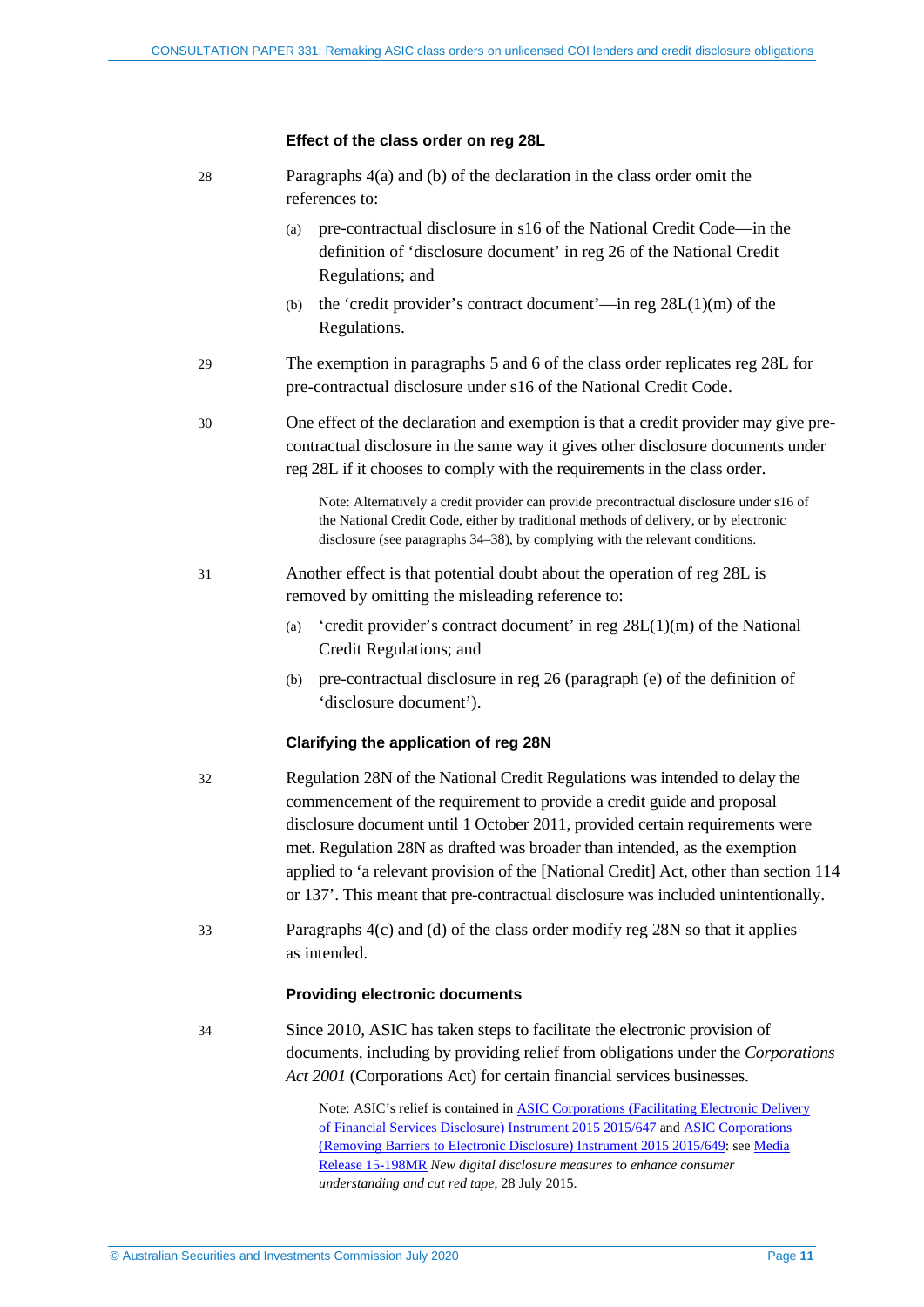- <span id="page-11-1"></span>35 ASIC has also issued [Regulatory Guide 221](https://asic.gov.au/regulatory-resources/find-a-document/regulatory-guides/rg-221-facilitating-digital-financial-services-disclosures/) *Facilitating digital financial services disclosures* (RG 221). The guide explains that most disclosures can be delivered digitally. It provides 'good practice guidance' for digital disclosure which helps businesses ensure that clients receive clear, concise and effective information. RG 221 also explains the operation of ASIC's relief from the Corporations Act.
- 36 Other obligations affect when documents may be given electronically, including obligations under the *Electronic Transactions Act 1999* (Electronic Transactions Act) and the Electronic Transactions Regulations 2000 (Electronic Transaction Regulations). The Electronic Transactions Act promotes the use of electronic communications in dealings with government.
- 37 There is difficulty replicating the relief referred to in paragraph [35](#page-11-1) under the National Credit Act. The obligations in the National Credit Act and the Electronic Transactions Regulations that relate to the giving of credit documents are different from the obligations in the Corporations Act, and ASIC's powers are more limited.
- <span id="page-11-0"></span>38 If a Commonwealth law requires a party to give information in writing, provide a handwritten signature, produce a document in material form or record or retain information, the Electronic Transactions Act allows the party to complete these electronically. It applies to all Commonwealth laws unless they are specifically exempted by the Electronic Transactions Regulations.

## **Proposal**

**B2** To preserve its effect beyond the sunset date of 1 April 2021, we propose to continue the relief currently given by [CO 10/1230] in a new legislative instrument that reflects current drafting practice, without any significant changes. You can access the current instrument at [www.legislation.gov.au](http://www.legislation.gov.au/) by clicking on the following direct link: [\[CO 10/1230\].](https://www.legislation.gov.au/Details/F2011C00309)

The only changes proposed are to:

- (a) remove paragraphs 4(c) and (d) as the exemption in reg 28N ceased to have effect on 1 October 2011;
- (b) update the name of the legislative instrument;
- (c) reflect current drafting practice and update the format of the current document;
- (d) simplify the drafting to give greater clarity;
- (e) update legislative references and definitions; and
- (f) correct any minor drafting errors.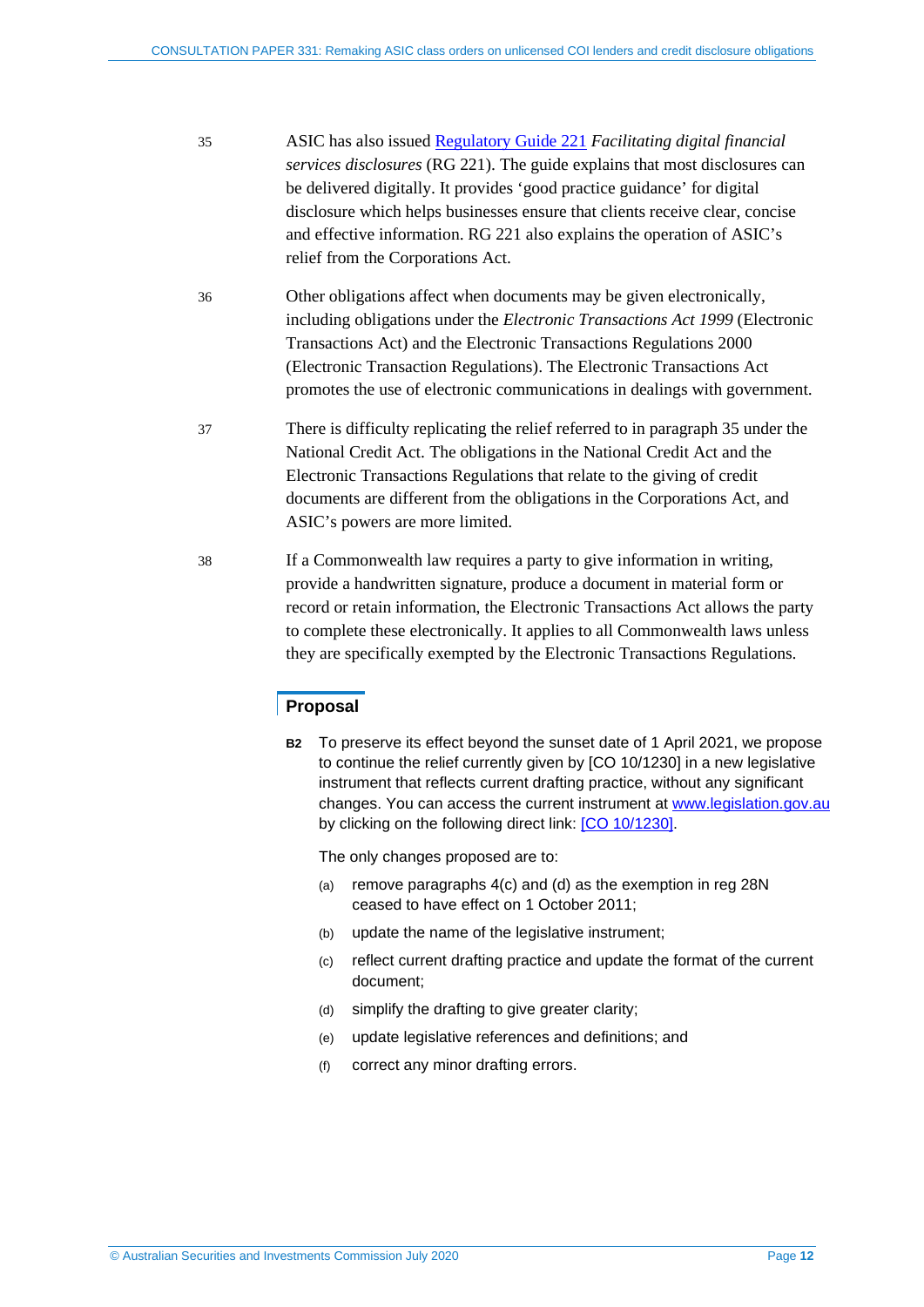## **Rationale**

- 39 We have reached the preliminary view that [CO 10/1230] is operating effectively and efficiently, and continues to form a necessary and useful part of the legislative framework. We are not aware of any significant issues with the current operation of this class order.
- 40 ASIC proposes [CO 10/1230] be remade in part in its current form without the need for substantive policy review. Paragraphs 4(c) and (d) of the class order modify reg 28N of the National Credit Regulations which (under reg 28N(5)) ceased to have effect on 1 October 2011. Therefore, these subparagraphs do not need to be included in the new instrument.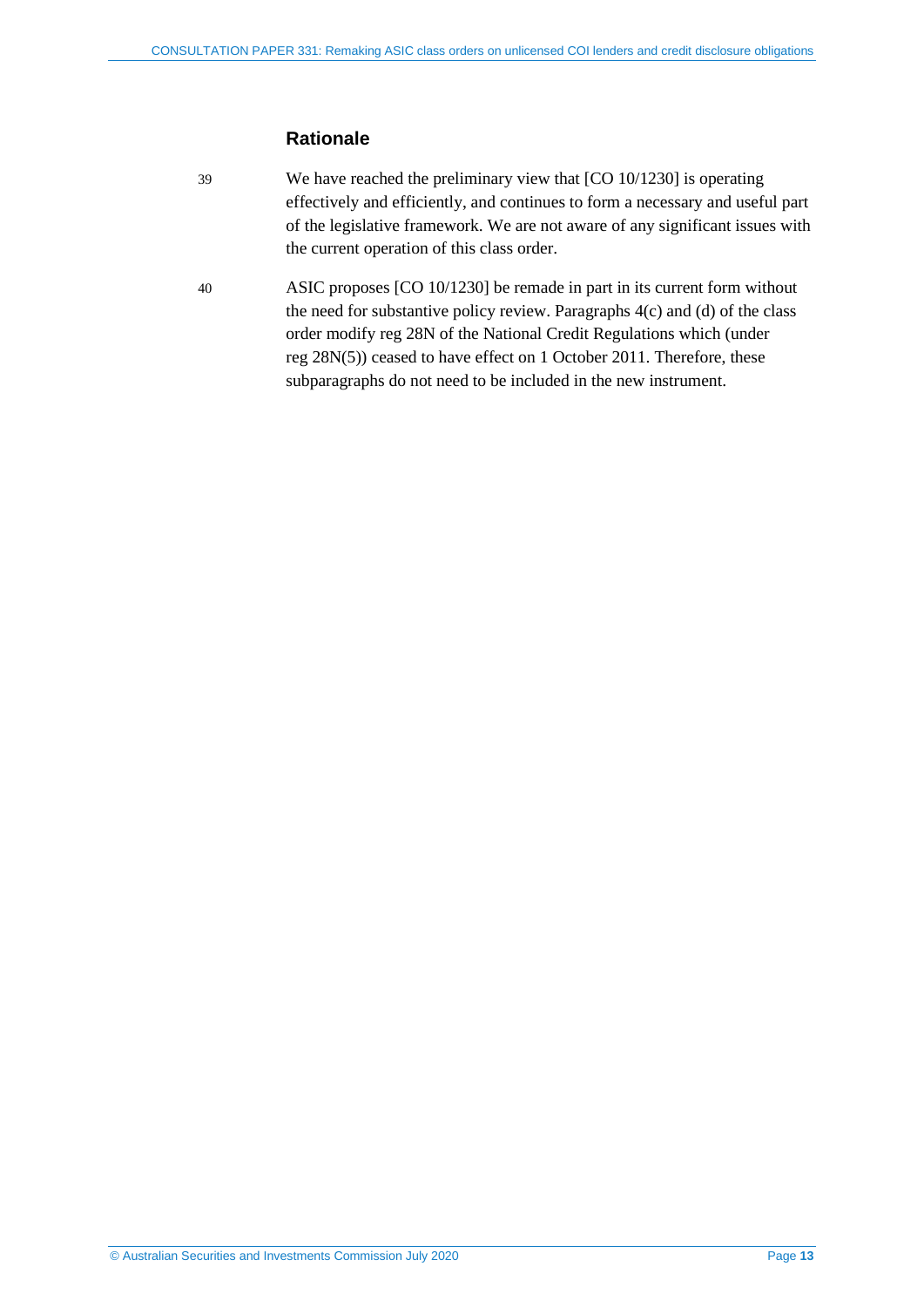## <span id="page-13-0"></span>**Key terms**

| Term                                      | <b>Meaning in this document</b>                                                                                                               |
|-------------------------------------------|-----------------------------------------------------------------------------------------------------------------------------------------------|
| ASIC                                      | Australian Securities and Investments Commission                                                                                              |
| carried over<br>instrument                | Has the meaning given in s4 of the Transitional Act                                                                                           |
| [CO 10/381] (for<br>example)              | An ASIC class order (in this example numbered 10/381)<br>Note: Legislative instruments made from 2015 are referred<br>to as ASIC instruments. |
| COI lender                                | A credit provider or lessor with carried over instruments<br>as set out in paragraph 9                                                        |
| <b>Corporations Act</b>                   | Corporations Act 2001, including regulations made for the<br>purposes of that Act                                                             |
| Corporations<br>Regulations               | <b>Corporations Regulations 2001</b>                                                                                                          |
| credit licence                            | An Australian credit licence under s35 of the National<br>Credit Act that authorises a licensee to engage in<br>particular credit activities  |
| Electronic<br><b>Transactions Act</b>     | Electronic Transactions Act 1999                                                                                                              |
| Electronic<br>Transactions<br>Regulations | Electronic Transactions Regulations 2000                                                                                                      |
| Legislation Act                           | Legislation Act 2003                                                                                                                          |
| <b>National Credit Act</b>                | <b>National Consumer Credit Protection Act 2009</b>                                                                                           |
| <b>National Credit Code</b>               | National Credit Code at Sch 1 to the National Credit Act                                                                                      |
| <b>National Credit</b><br>Regulations     | National Consumer Credit Protection Regulations 2010                                                                                          |
| <b>RIS</b>                                | <b>Regulation Impact Statement</b>                                                                                                            |
| reg 8 (for example)                       | A regulation of the National Credit Regulations (in this<br>example numbered 8), unless otherwise specified                                   |
| RG 221 (for example)                      | An ASIC regulatory guide (in this example numbered<br>221)                                                                                    |
| s35 (for example)                         | A section of the National Credit Act (in this example<br>numbered 35), unless otherwise specified                                             |
| Sch 2 (for example)                       | A schedule of the National Credit Regulations (in this<br>example numbered 2), unless otherwise specified                                     |